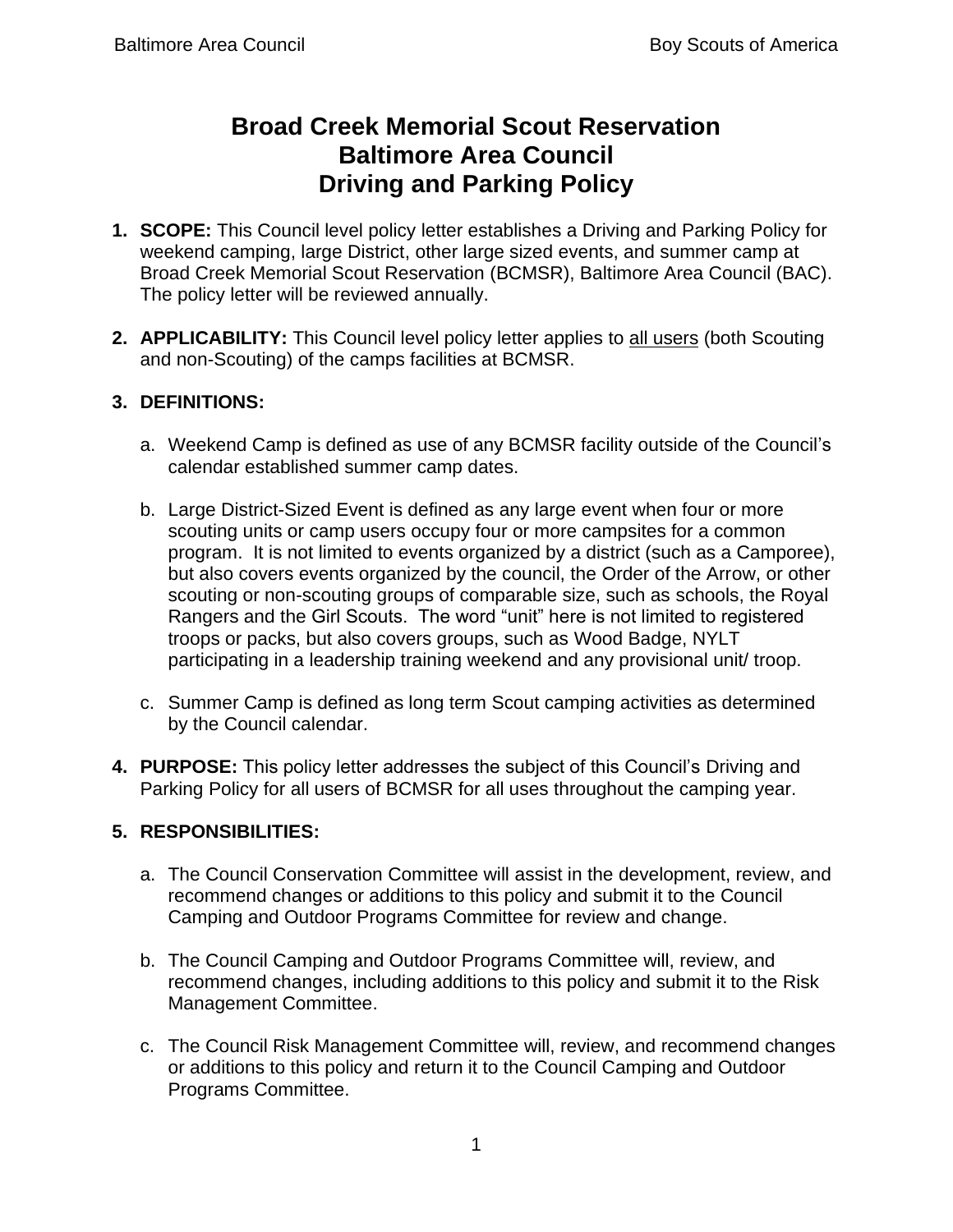- d. The Council Camping and Outdoor Programs Committee will conduct a final review of the policy and forward the final product to the Council Executive Board for approval.
- e. Users of BCMSR will receive, understand and adhere to this policy.

## **6. POLICY:**

- a. Situation:Vehicles driving into unauthorized areas are an ongoing year round problem impacting the Scouting experience, endangering Scouts, and destroying our camp's natural resource. In particular, many users of the property feel a sense of personal entitlement to drive and park anywhere in camp they please, including in their campsites. In fact, units and individuals continue to park vehicles in unauthorized areas and on non-durable surfaces even after being reminded or asked to move them by Camp Rangers, Campmasters and Summer Camp Staff. Vehicles blocking access and egress of emergency equipment to campsite areas are a major safety hazard which must be corrected. Over the past sixty-five years, the continual parking of motor vehicles off-road and in campsites has caused the loss of vegetation, soil compaction and erosion at the BCMSR. This ultimately results in increased run off and tree/vegetation mortality.
- b. General BSA and BCMSR Driving Policy:
	- 1. All drivers must have a valid driver's license that has not been suspended or revoked for any reason. If the vehicle to be used is designed to carry more than 15 people, including the driver, the driver must have a commercial driver's license (CDL). The driver must be currently licensed and at least 18 years of age.
	- 2. Vehicle seat belts are required for all occupants at all times the vehicle is in motion.
	- 3. Vehicle occupancy is determined by number of functional seat belts that must be worn at all times.
	- 4. Trucks may not be used for transporting passengers except in the cab.
	- 5. All vehicles must be covered by automobile liability insurance with limits that meet or exceed requirements of the state in which the vehicle is licensed.
	- 6. Obey all laws, including the speed limit. **Camp Speed Limit is 10 mph. Four-way flashers must be turned on when moving.**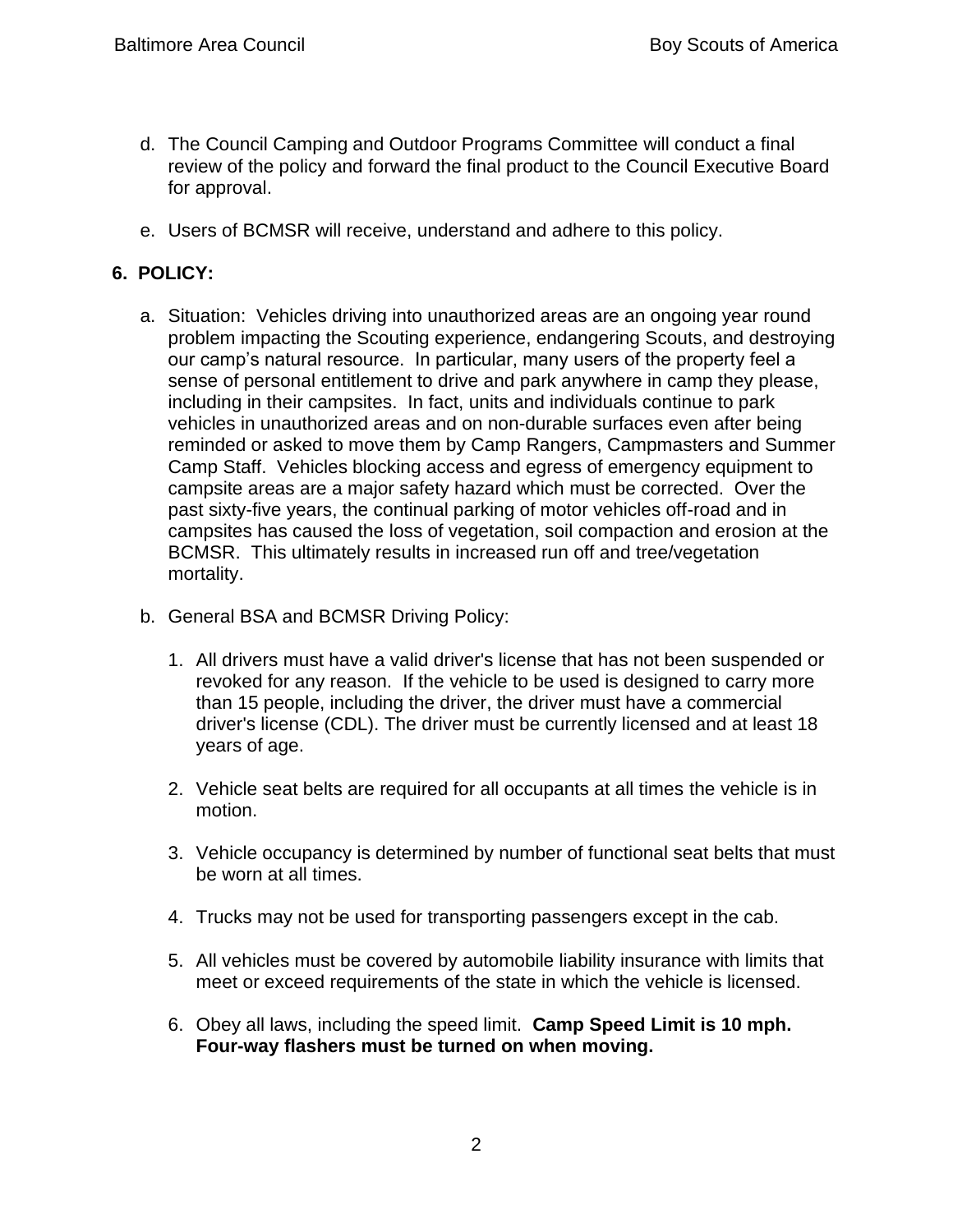- 7. Drivers shall not use cell phones or text-messaging devices while driving. This is Maryland State Law.
- 8. The Summer Camp Staff Policy is that drivers under the age of 18 can drive on camp property from the gate to the parking lot. They are not allowed to transport anyone without written permission submitted to the Camp Director.
- c. Unloading and Loading of Gear Policy:
	- 1. Units will receive a receipt/confirmation from the Camping Services Office of their Campsite reservation along with a copy of the BCMSR Motor Vehicle Driving and Parking Policies.
	- 2. Only the Camping Director, the Rangers, the Campmasters and/or the Summer Camp Directors can authorize motor vehicles to use camp roads beyond parking lots in accordance with this policy.
	- 3. The unit leader will check in at the appropriate camp Administration Building for weekend or summer camp with the Campmasters, Ranger or summer Camp Staff to obtain a single motor vehicle pass (Appendix 1) in order to transport gear to the campsite.
	- 4. Scouts will hike to their Campsites from the main parking lot.
	- 5. The authorized motor vehicle with a vehicle pass may drive to the assigned campsite to unload gear on a camp road adjacent to the campsite and, if needed, campers may use hand carts to transport materials to and from Campsites. Once unloaded, the vehicle will return to the parking lot and handover the vehicle pass to the next vehicle that needs to unload and so on until all gear is unloaded at the campsite.
	- 6. All vehicles must be returned to appropriate camp parking lots immediately after unloading. For weekend camp the vehicle pass will be returned to the Administration Building as soon as the gear off load is complete, but no later than 9:30 PM Friday night or as soon as gear off load is complete. For Sunday at summer camp, check-in day, all vehicles must be out of the main camp and parked in the designated parking lots for each camp no later than 5:00 pm with passes returned to the respective Administration Building by 5:15 pm.
	- 7. No vehicle will remain at a campsite with the following exceptions:
		- a. Summer Camp Persons with a valid physical handicap tag requiring specific transport and prior approval by Camping Services Office or Council Camping Director. One unit trailer may be parked in a designated trailer parking pad at or near a campsite.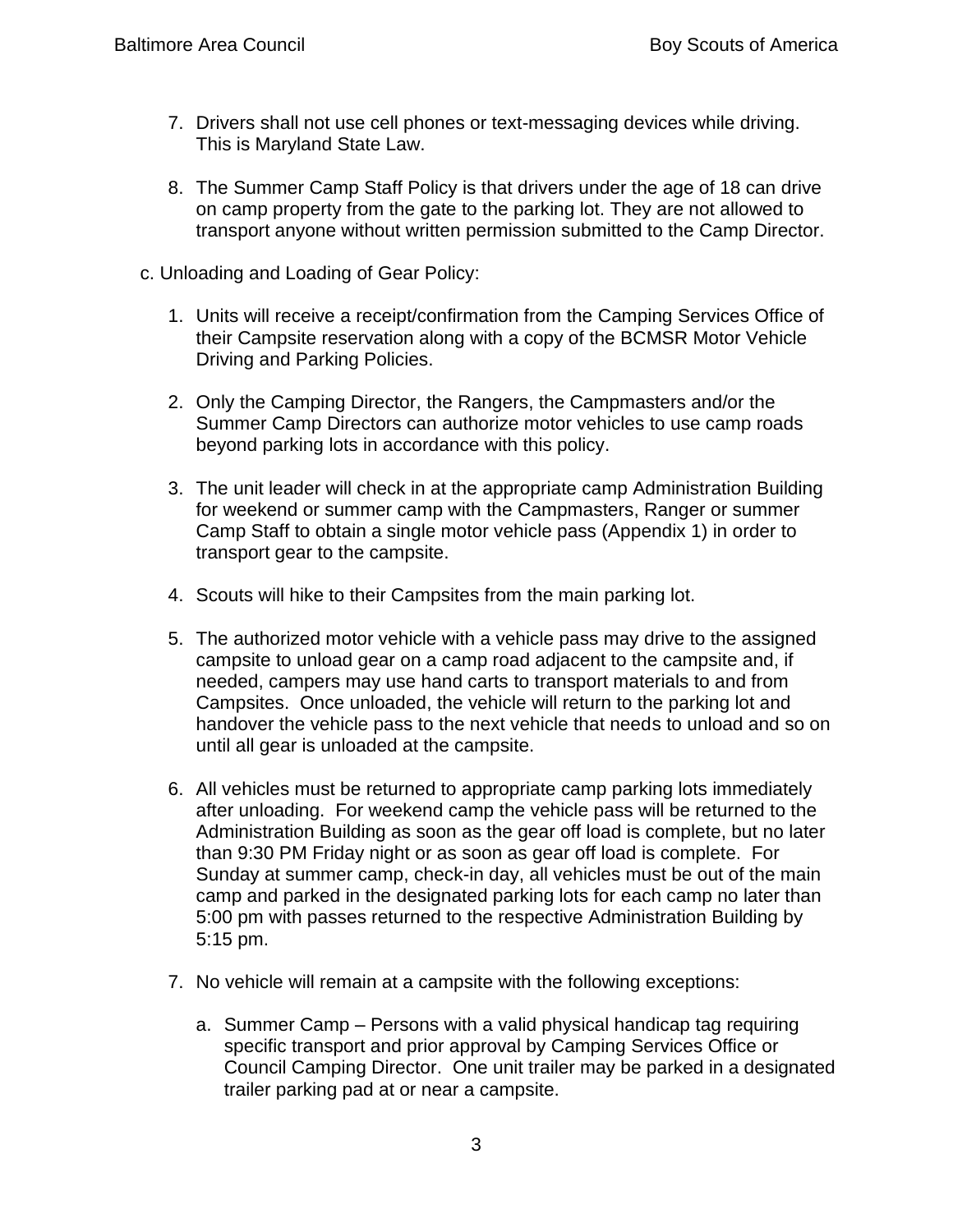- b. Winter Camping One authorized vehicle may remain at or near a campsite in the designated parking pad. This vehicle is for emergency purposes only and not to be used as a method of transport in and around camp unless the user has a valid physical handicap tag requiring specific transport and prior approval by Camping Service Office or Council Camping Director. One unit trailer may be parked in a designated trailer parking pad at or near a campsite.
- 8. Loading gear for the trip home will be a reverse of the above, as directed by the Campmasters, Ranger or summer Camp Staff.
- d. Campers, Trailers, and Trucks Policy:
	- 1. Trucks are designed and constructed to transport materials and equipment, not people. Under no circumstances are passengers to be carried in the bed of or towed behind a pickup truck. Trailers must never be used for carrying passengers. Tour plans will not be issued for any trip that involves carrying passengers in a truck except in the cab. This includes vehicles converted for that use, unless they are licensed as buses and meet all requirements for buses.
	- 2. One unit trailer may be parked in a designated trailer parking pad at or near the Campsite with prior approval by Camping Services Office or Council Camp Director.
	- 3. Use caution in towing trailers or campers, as a vehicle's performance, steering, and braking abilities, will be altered. Consider these safety tips:
		- a. Get the correct trailer for the vehicle and the correct hitch for the trailer.
		- b. Distribute and anchor the load.
		- c. Allow extra time to brake.
		- d. Changing lanes while braking can jackknife the trailer.
		- e. Add safety equipment as dictated by common sense and state laws mirrors, lights, safety chains, brakes for heavy trailers, etc.).
- f. Park only in designated areas.
- e. BCMSR Overflow Parking for Large District-Sized Events Policy:
	- 1. Parking for such large events shall fall into two categories:
		- a. Primary parking, this consists of the large main parking lots in Camp Saffran, Camp Spencer, Camp Oest, and the Rosenberg Welcome Center, along with the smaller parking lots at Hansen Lodge, Houck Lodge, and Dan Beard, as geographically appropriate to the event.